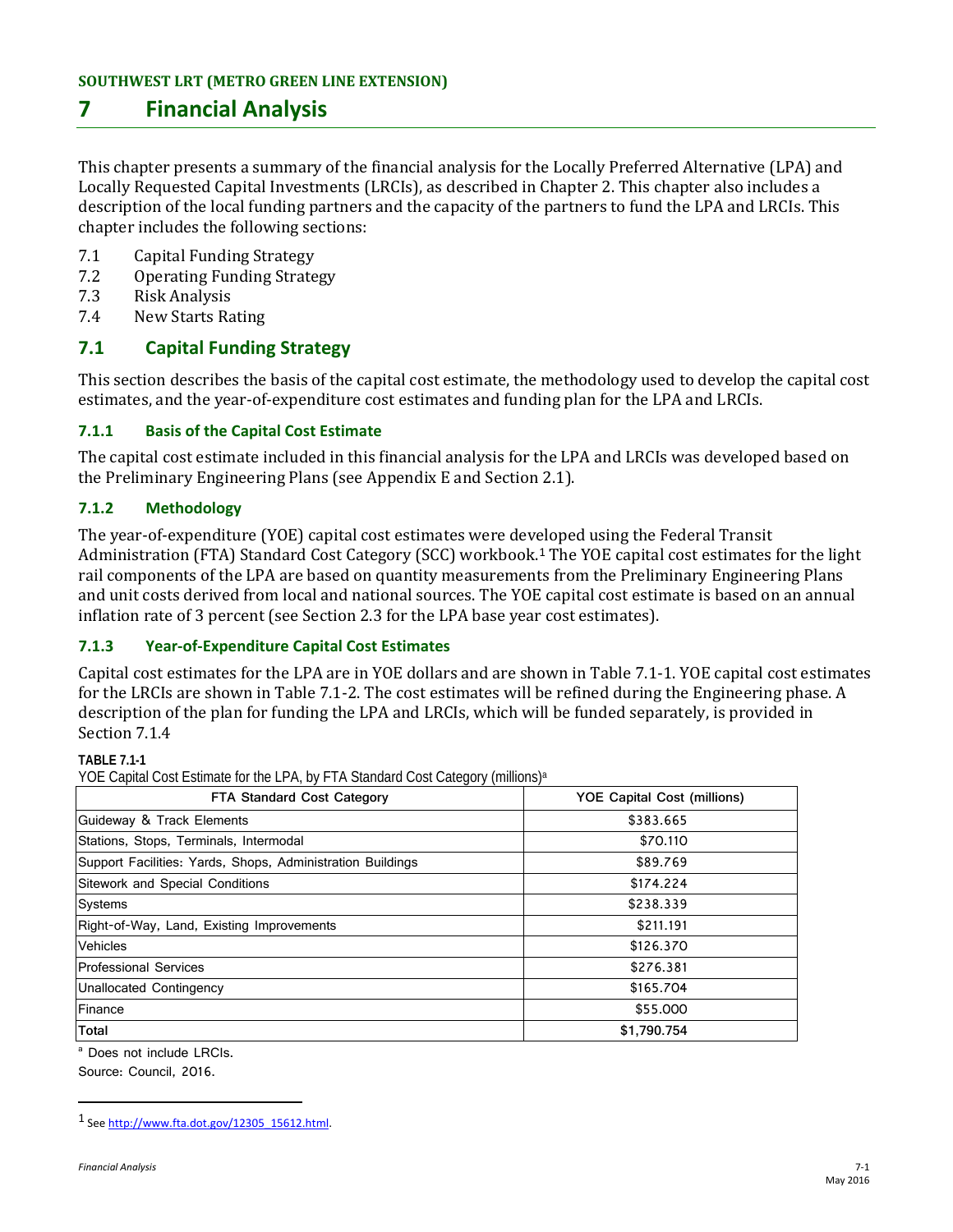#### SOUTHWEST LRT (METRO GREEN LINE EXTENSION) FINAL ENVIRONMENTAL IMPACT STATEMENT

#### **TABLE 7.1-2**

YOE Capital Cost Estimates for LRCIs (YOE dollars, in thousands)

| Jurisdiction / LRCIs                                             | <b>YOE Costs (thousands)</b> |  |  |  |  |
|------------------------------------------------------------------|------------------------------|--|--|--|--|
| <b>Eden Prairie</b>                                              |                              |  |  |  |  |
| LRCI #1 N-S Roadway                                              | \$2,026                      |  |  |  |  |
| LRCI #2 Trail from Golden Triangle Station                       | \$1,043                      |  |  |  |  |
| LRCI #3 SouthWest Station Trail                                  | \$1,255                      |  |  |  |  |
| LRCI #4 Catenary Poles                                           | \$817                        |  |  |  |  |
| LRCI #5 Decorative Street Lighting                               | \$139                        |  |  |  |  |
| LRCI #6 Decorative Fencing and Bridge Railing                    | \$1.753                      |  |  |  |  |
| LRCI #7 Planter Boxes                                            | \$425                        |  |  |  |  |
| LRCI #8 Bridge Aesthetics Upgrade                                | \$1,996                      |  |  |  |  |
| LRCI #9 Embedded Track                                           | \$627                        |  |  |  |  |
| LRCI #10 Public Plaza at Stations                                | \$1,300                      |  |  |  |  |
| LRCI #11 Technology Drive Extension                              | \$128                        |  |  |  |  |
| Minnetonka                                                       |                              |  |  |  |  |
| LRCI #12 Extension of 17th Avenue                                | \$484                        |  |  |  |  |
| LRCI #13 Guideway Profile Adjustment                             | \$1,452                      |  |  |  |  |
| <b>Hopkins</b>                                                   |                              |  |  |  |  |
| LRCI #14 17th Avenue Water Main and Sewer                        | \$145                        |  |  |  |  |
| St. Louis Park                                                   |                              |  |  |  |  |
| LRCI #17 Xenwood Avenue Underpass                                | \$4,947                      |  |  |  |  |
| LRCI #32 Beltline Blvd/CSAH 25 Improvements                      | \$1,328                      |  |  |  |  |
| <b>Hennepin County</b>                                           |                              |  |  |  |  |
| LRCI #26 New Trail between Light Rail Transit Tracks and CSAH 61 | \$1,690                      |  |  |  |  |
| LRCI #27 Fiber Optic Conduit                                     | \$7,818                      |  |  |  |  |
| Total                                                            | \$29,305                     |  |  |  |  |

Source: Council, LRCI cost estimates September 2015.

#### **7.1.4 Capital Funding**

The Metropolitan Council 2040 Transportation Policy Plan (TPP) is based on the assumption that for rail projects, the region will secure federal New Starts funds for 50 percent of the cost. For the LPA, the remaining 50 percent of the cost is proposed to be funded from the following sources: 9.2 percent from the State of Minnesota; 27.7 percent from the Counties Transit Improvement Board (CTIB); 9.2 percent from Hennepin County Regional Railroad Authority (HCRRA); 3.7 percent from additional local contributions; and 0.2 percent from the Federal Surface Transportation Program (see Table 7.1-3).

#### **TABLE 7.1-3**

LPA Capital Cost Funding by Source (year of expenditure dollars, in millions)a

| Source                                  | <b>Share</b> | Contribution |  |
|-----------------------------------------|--------------|--------------|--|
| <b>Federal Transit Administration</b> b | 50.0%        | \$895        |  |
| State of Minnesota                      | 9.2%         | \$165        |  |
| Counties Transit Improvement Board      | 27.7%        | \$496        |  |
| Hennepin County Railroad Authority      | 9.2%         | \$165        |  |
| Other Local Funding                     | 3.6%         | \$65         |  |
| Federal Surface Transportation Program  | 0.2%         | \$4          |  |
| Total                                   | 100%         | \$1,791      |  |

<sup>a</sup> Does not include LRCIs.

<sup>b</sup> Source: Council, 2016.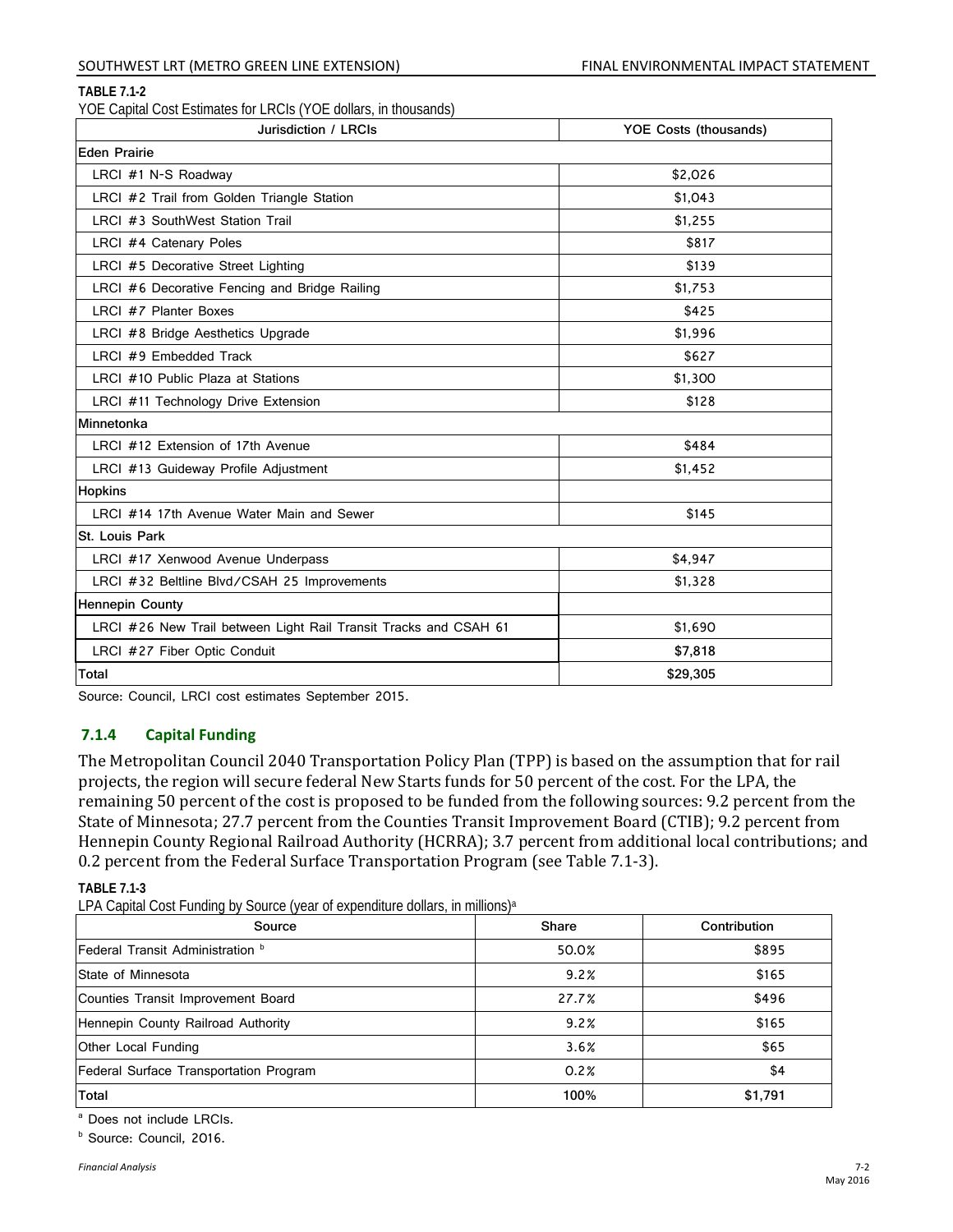The funding sources for LRCI costs, which could be federal non-New Starts or local sources, are the responsibility of the LRCI sponsors. LRCI sponsors have committed funds for design and environmental activities. Following the opening of construction bids, LRCI sponsors will need to commit funds for construction if they wish to proceed with implementing the LRCIs.

Following is additional information on funding from New Starts, the State of Minnesota, CTIB, and HCRRA.

# **7.1.4.1 Federal Section 5309 Capital Investment Grant Program**

The Federal Section 5309 Capital Investment Grant Program, under which the Project qualifies as a New Starts project, is anticipated to provide 50 percent of the LPA funding. The Council submitted a New Starts submittal as part of the request to advance into Preliminary Engineering (now known as Project Development) in 2010. A New Starts submittal update was submitted in September 2014 followed by another update in August 2015. The FTA 2016 proposed budget included a recommendation for a Full Funding Grant Agreement for the Southwest Light Rail Transit (LRT) Project, including funding for the firstyear installment of \$150 million.

## **7.1.4.2 Counties Transit Improvement Board**

The principal local funding source for the LPA, and a source of transit funding stability in the region, is the CTIB. It typically funds up to 30 percent of the capital cost of rail transit projects. CTIB is currently anticipated to fund approximately 27.7 percent of the LPA cost. The CTIB was authorized by the legislature and confirmed by five counties in March and April 2008. After the legislation was enacted, boards of eligible counties in the metropolitan region were required to vote whether or not to levy the tax and join the Joint Powers Board. Anoka, Dakota, Hennepin, Ramsey, and Washington Counties voted to join the Board, thus fulfilling the legislative requirement that at least two counties enact the tax in order to create the Board.

According to the enabling legislation, the purpose of the CTIB is to allocate the transit tax funds to transit purposes in member counties. The CTIB has independent bonding authority, with the transit tax as security, and counties that join must keep collecting revenues even if they choose to leave the board, until all obligations made while they were members are repaid.

The Board may fund any project it chooses, so long as it: 1) is within the taxing district; 2) is consistent with the regional long-range transit plan established by the Metropolitan Council; and 3) does not infringe upon any small county's minimum funding guarantee (which guarantees that any member is guaranteed to receive at least 1 percent of total sales tax proceeds for fiscal year 2009, 2010, 2011, and 2012).

The Board's membership includes representatives of each member county as well as a representative of the Metropolitan Council. The criteria for grant awards include: (1) being consistent with Council's TPP; (2) adhering to transitway purposes; and (3) granting each of its county members at least 1 percent of total sales tax proceeds for fiscal year 2009, 2010, 2011, and 2012.

# **7.1.4.3 State of Minnesota**

The State of Minnesota historically funds up to 10 percent of the capital cost of rail transit projects. The State is currently anticipated to fund approximately 9.2 percent of the LPA cost through a combination of a new transit sales tax, bonding, or appropriations. It is anticipated that the bonds will be general obligation debt to fund its share of the capital plan. The state of Minnesota has earned the following ratings from the three rating services: Aa1 from Moody's, AA+ from Standard & Poor's, and AA+ from Fitch.

# **7.1.4.4 Regional Railroad Authorities**

Regional Railroad Authorities (RRAs) are established as political subdivisions of the state under Minnesota Statutes 398A. RRAs have powers similar to the county for the specific purpose of providing for the planning, preservation, and improvement of rail service including passenger rail service and to provide for the preservation of abandoned rail right-of-way for future transportation uses. RRAs have the authority to levy a property tax up to 0.04835 percent of the market value of all taxable property within the county. RRAs are also authorized to issue debt under chapter 398A.

HCRRA obtains its funds from a property tax levied under the authority of Minnesota Statute 398A, plus interest earned on balances. The HCRRA is currently anticipated to fund approximately 9.2 percent of the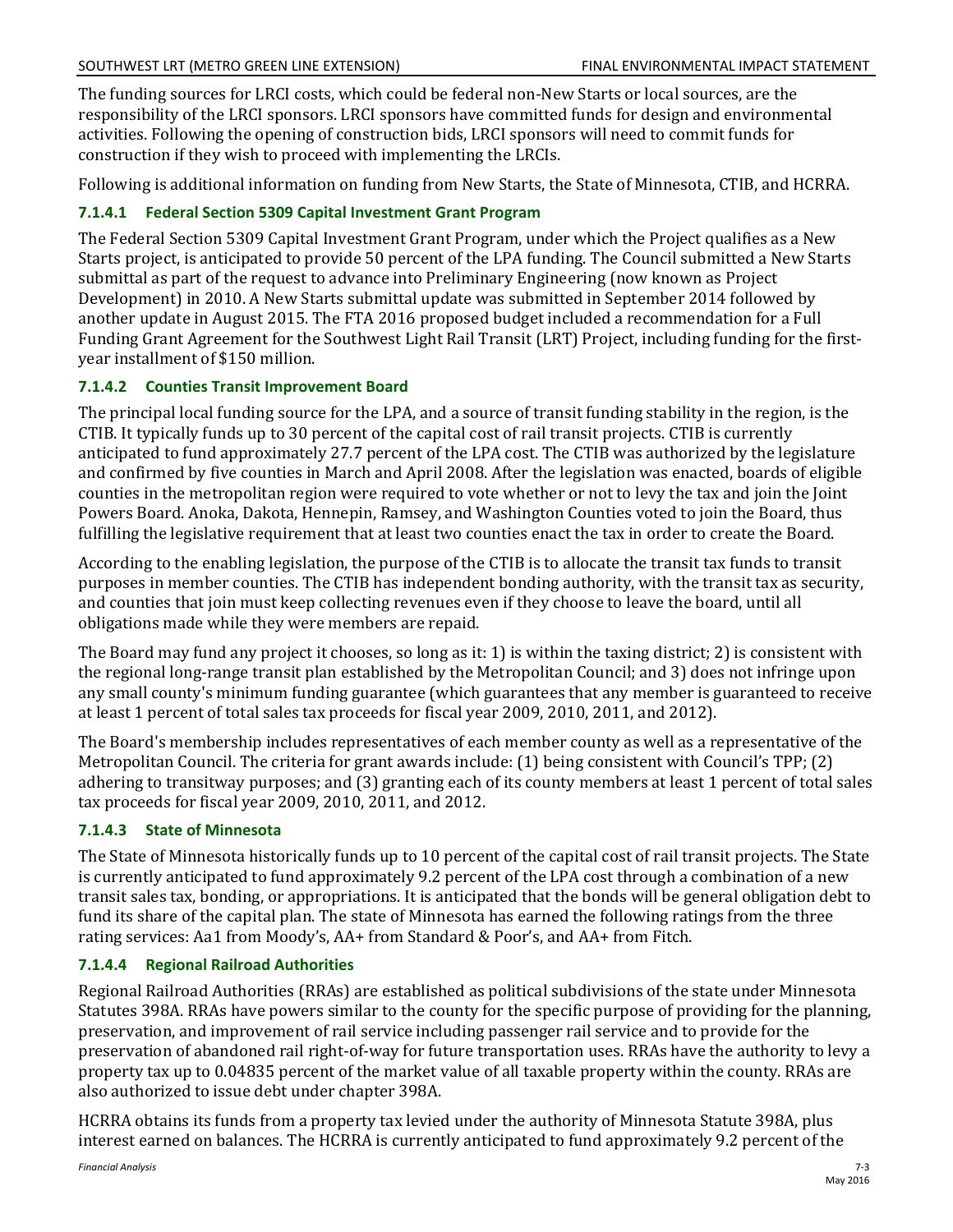LPA cost. This tax is distinct from the Metropolitan Council's property tax authority. The tax was levied in the amount of \$18,000,000 for the 2012 budget year, which is considerably less than the levy limit established in Minnesota Statute 398A, which would yield approximately \$70,500,000 per year.

## **7.2 Operating Funding Strategy**

This section provides a summary of the LPA's estimated operations and maintenance (O&M) costs and proposed revenues. All increases in O&M costs will result from the LPA and there will be no additional O&M costs as a result of LRCIs.

### **7.2.1 Operations and Maintenance Costs**

Operating and maintenance cost estimates of the 2040 No Build Alternative and LPA were generated by using the same methodology presented in the *Southwest Light Rail Transit (LRT) Service Plan Updates and Operations and Maintenance Cost Results for the Final EIS* (July 2015), with the addition of the METRO Blue Line extension and METRO Orange Line (bus rapid transit – BRT)<sup>[2](#page-3-0)</sup>. Table 7.2-1 presents estimates of No Build Alternative and LPA operating and maintenance cost estimates in 2040 dollars based upon an inflation rate of 3.15 percent. In 2016 dollars, the annual incremental systemwide O&M cost with the LPA is estimated to be \$39.45 million more than it would be under the No Build Alternative, increasing from approximately \$661.54 million to \$700.1 million (see Section 2.4). In YOE dollars, O&M costs for the LPA are estimated to be approximately \$83.1 million higher than under the No Build Alternative, increasing from approximately \$1,392.59 million to \$1,475.63 million (see Table 7.2-1).

| Operator/ O&M Cost Category                                     | No Build Alternative <sup>b</sup> | LPA <sup>c</sup> |  |
|-----------------------------------------------------------------|-----------------------------------|------------------|--|
| Metro Transit/Metropolitan Transportation Services <sup>d</sup> |                                   |                  |  |
| Light Rail                                                      | \$188.13                          | \$246.00         |  |
| <b>Bus</b>                                                      | \$979.81                          | \$984.66         |  |
| Northstar                                                       | \$39.86                           | \$39.86          |  |
| Paratransit (Metro Mobility and Transit Link)                   | \$147.32                          | \$147.32         |  |
| Subtotal                                                        | \$1,355.12                        | \$1,417.84       |  |
| <b>SouthWest Transit</b>                                        |                                   |                  |  |
| <b>Bus</b>                                                      | \$37.461                          | \$57.792         |  |
| Subtotal                                                        | \$37.461                          | \$57.792         |  |
| Systemwide                                                      |                                   |                  |  |
| Total (all modes)                                               | \$1,392.59                        | \$1,475.63       |  |

**TABLE 7.2-1**

Annual Systemwide Operations and Maintenance Costs in 2040: No Build Alternative and LPA (2040 dollars, in millions)a

<sup>a</sup> Source: Council, Metro Transit Finance Department, Financial Management Plan, Revision 02-00, August 2015.

<sup>b</sup> The No Build Alternative includes the METRO Blue Line extension and METRO Orange Line. O&M cost estimates for these two transitways are from Metro Transit Finance Department, Financial Management Plan, Revision 02-00, August 2015.<br><sup>c</sup> No additional O&M costs will be incurred as a result of LRCIs.

<sup>d</sup> Includes all Twin Cities suburban transit authorities and contracted providers, except for SouthWest Transit, which is accounted for separately in the table.

Source: Southwest LRT Financial Analysis in Support of the Final EIS, September 2015. Escalated 3.15 percent annually.

#### **7.2.2 Operating Revenues**

Operating revenues come from various sources are described below and summarized in Table 7.2-2. The transit operating revenues under the LPA[3](#page-3-1) would include fare revenues, state general funding, and CTIB funding. The funding for the O&M costs for the LPA comes first from the fare revenues, the remaining costs

 $\overline{a}$ 

<span id="page-3-0"></span><sup>&</sup>lt;sup>2</sup> The No Build Alternative includes the METRO Blue Line extension and METRO Orange Line. O&M cost estimates for these two transitways are from Metro Transit Finance Department, Financial Management Plan, Revision 02-00, August 2015.

<span id="page-3-1"></span><sup>3</sup> Applies to LRT O&M costs only.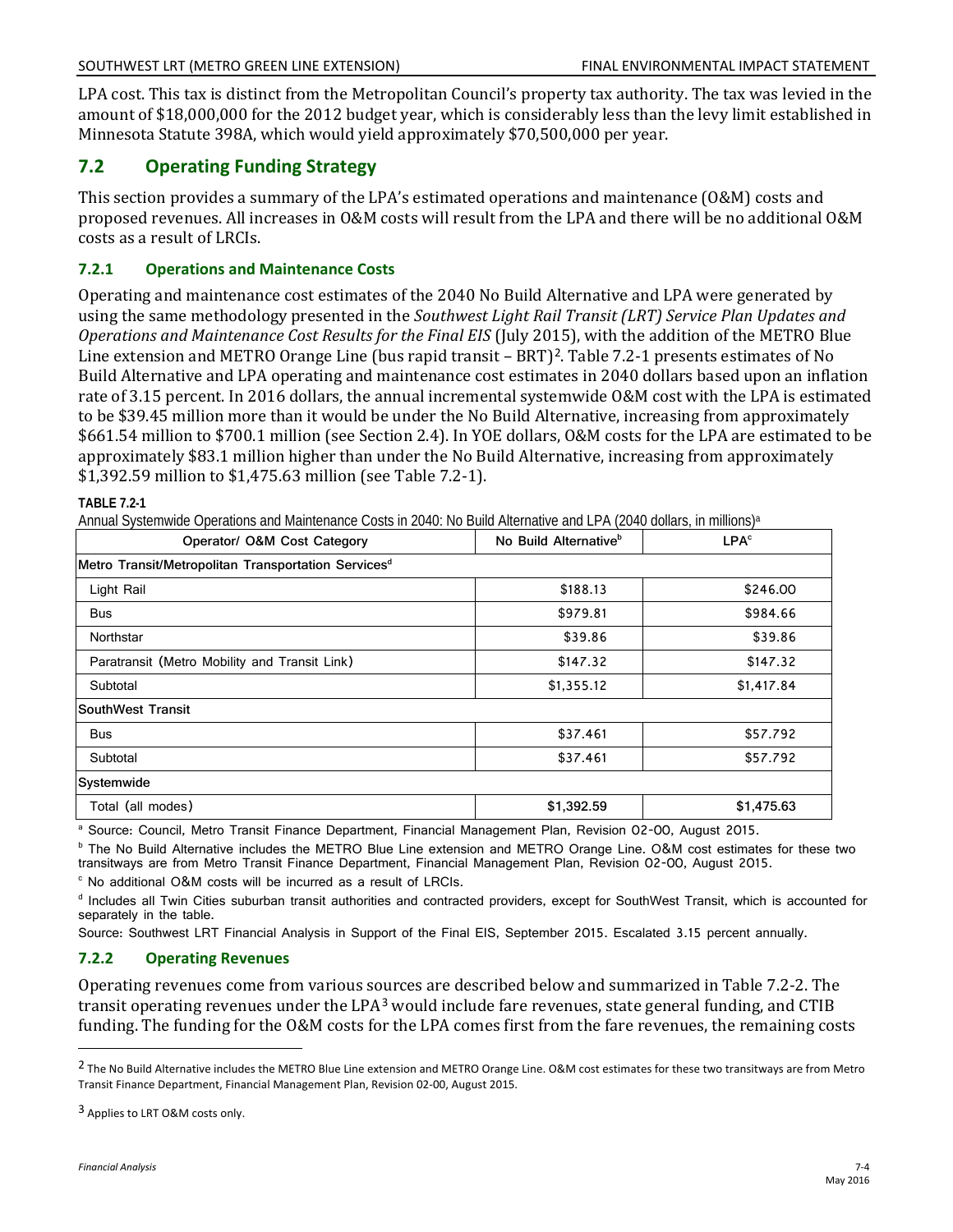#### SOUTHWEST LRT (METRO GREEN LINE EXTENSION) FINAL ENVIRONMENTAL IMPACT STATEMENT

are split 50 percent state general funds and 50 percent CTIB. Minnesota Sessions Laws (2008) Section 473.4051 subd. 2 states that after operating revenue and federal money have been used to pay for light rail operations, 50 percent of the remaining balance must be paid by the State of Minnesota (Minnesota Session Laws, 2008, Regular Session, Chapter 365 – House File No. 4072). State funding for transit operations is derived from general fund appropriations, and is appropriated by the state legislature on a biennial basis. **TABLE 7.2-2**

|  |  |  |  | Annual Systemwide O&M Revenue in 2040: No Build Alternative and LPA (2040 dollars, in millions) |
|--|--|--|--|-------------------------------------------------------------------------------------------------|
|  |  |  |  |                                                                                                 |
|  |  |  |  |                                                                                                 |

| $\frac{1}{2}$ . The commode can not share the same results increased and $\Xi$ . If $\Xi$ is a directly the minimum of<br>Operator<br>Operating & Maintenance Cost and Revenue Category | No Build Alternative | <b>LPA</b> |  |  |  |  |
|-----------------------------------------------------------------------------------------------------------------------------------------------------------------------------------------|----------------------|------------|--|--|--|--|
| Metro Transit/Metropolitan Transportation Services <sup>b</sup>                                                                                                                         |                      |            |  |  |  |  |
| <b>Total O&amp;M Cost</b>                                                                                                                                                               | \$1,355.12           | \$1,417.84 |  |  |  |  |
| Revenue                                                                                                                                                                                 |                      |            |  |  |  |  |
| Fares                                                                                                                                                                                   | \$314.17             | \$336.86   |  |  |  |  |
| Motor Vehicle Sales Tax                                                                                                                                                                 | \$779.30             | \$779.30   |  |  |  |  |
| <b>CTIB</b>                                                                                                                                                                             | \$57.90              | \$76.83    |  |  |  |  |
| Other Revenue                                                                                                                                                                           | \$18.29              | \$19.36    |  |  |  |  |
| <b>Local Operating Assistance</b>                                                                                                                                                       | \$5.25               | \$5.25     |  |  |  |  |
| <b>Federal Operating Assistance</b>                                                                                                                                                     | \$15.24              | \$15.24    |  |  |  |  |
| <b>State Operating Assistance</b>                                                                                                                                                       | \$164.92             | \$183.85   |  |  |  |  |
| Interest on Operation Balance                                                                                                                                                           | \$1.13               | \$1.13     |  |  |  |  |
| Total Metro Transit Revenue <sup>c</sup>                                                                                                                                                | \$1,355.12           | \$1,417.84 |  |  |  |  |
| <b>SouthWest Transit</b>                                                                                                                                                                |                      |            |  |  |  |  |
| O&M Cost                                                                                                                                                                                | \$37.46              | \$57.79    |  |  |  |  |
| Revenue <sup>d</sup>                                                                                                                                                                    |                      |            |  |  |  |  |
| Fares                                                                                                                                                                                   | \$10.22              | \$15.66    |  |  |  |  |
| Motor Vehicle Sales Tax                                                                                                                                                                 | \$24.73              | \$24.74    |  |  |  |  |
| Advertising and Concessions                                                                                                                                                             | \$0.35               | \$0.35     |  |  |  |  |
| Interest on Investments                                                                                                                                                                 | \$0.03               | \$0.03     |  |  |  |  |
| Miscellaneous Other                                                                                                                                                                     | \$0.07               | \$0.07     |  |  |  |  |
| Other Regional Revenue Source to be Determined                                                                                                                                          | \$2.06               | \$16.94    |  |  |  |  |
| <b>Total SouthWest Transit Revenue</b>                                                                                                                                                  | \$37.46              | \$57.79    |  |  |  |  |
| TOTAL METRO TRANSIT/MTS/SOUTHWEST TRANSIT COSTS<br><b>AND REVENUES</b>                                                                                                                  | \$1,392.59           | \$1,475.63 |  |  |  |  |

<sup>a</sup> No additional O&M costs will be incurred as a result of LRCIs.

**b** Includes all Twin Cities suburban transit authorities and contracted providers, except for SouthWest Transit, which is accounted for separately in the table.

c Source: Council, Metro Transit Finance Department, Financial Management Plan, Revision 02-00, August 2015. Figures shown have been rounded.

<sup>d</sup> Source: Southwest LRT Technical Report, Service Plan Updates, and O&M Cost Results for the Final EIS, July 2015. Source: Southwest LRT Technical Report, Financial Analysis in Support of the Final EIS, August 2015.

## **7.2.2.1 Fare and Motor Vehicle Sales Tax Revenues**

Fare revenues are received from the passengers for the use of the service. Ridership is anticipated to grow along with increasing population and employment in the corridor. The average operating revenue per passenger including cash fare and convenience fare such as 31-day pass revenue was \$0.96 for an LRT passenger, \$3.04 for a Northstar commuter rail line passenger, and \$1.14 for a bus passenger (including express bus premiums) in 2014. Metropolitan Council's policy is to increase fares by 10 percent whenever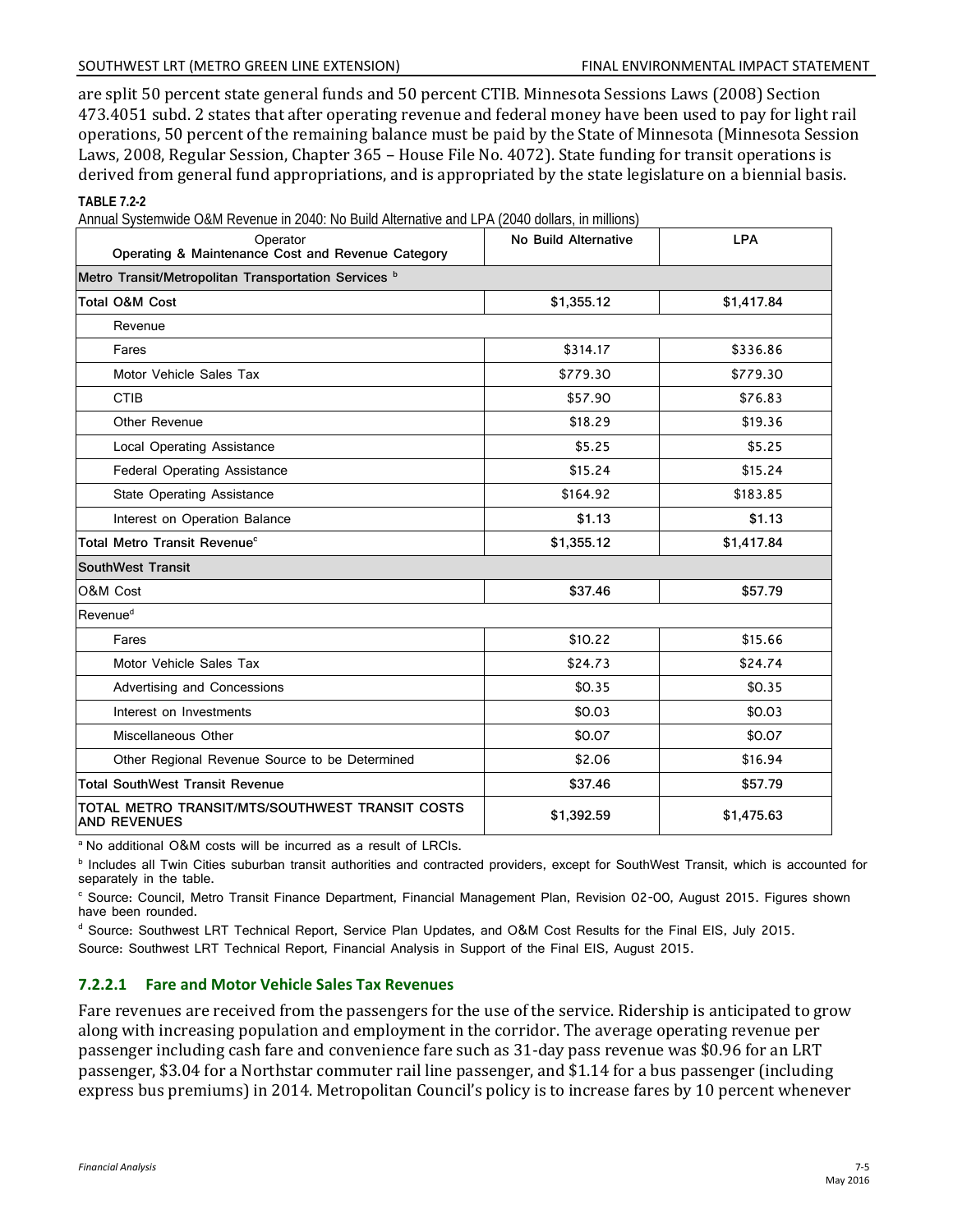inflating costs cause the farebox recovery ratio to drop below 28.5 percent.[4](#page-5-0) In October 2008, the Metropolitan Council implemented a fare increase in accordance with this policy; the base fare was increased to \$1.75, where it is today. Motor Vehicle Sales Tax (MVST) revenues are the largest source of local transit operating funds, accounting for approximately 36 percent of operating revenues in 2014.

### **7.2.2.2 Counties Transit Improvement Board Operating Funding**

The CTIB, as described above under the Capital Plan Sources, has agreed to provide 50 percent of the net operating assistance required for the METRO Blue Line and METRO Green Line and Southwest LRT (METRO Green Line Extension), and 41.95 percent for the Northstar commuter rail line that began revenue service in November 2009.

### **7.2.2.3 Other Transit Related Operating Revenue**

Historically, the Council has received other transit-related revenues that are generated by or for transit operations, which consist of advertising revenue, contract revenue, and other miscellaneous sources. These other transit-related revenues are projected to grow over time in proportion to the projected growth in transit operations.

#### **7.2.2.4 State Operating Revenue**

State funding for transit operations is derived from general fund appropriations and is appropriated by the state legislature on a biennial basis.

### **7.2.2.5 Federal Operating Revenue (FTA Section 5307 Urbanized Area Formula Grants)**

Federal Operating Revenue (FTA Section 5307 urbanized area formula grants) is based on various demographic statistics, level of service, ridership, and operating cost variables. Factors in the formula that allocate grants to urbanized areas were estimated based on annual growth in total Moving Ahead for Progress in the 21st Century Act (MAP-21), Section 5307 funds.

MAP-21 limits the application of these Section 5307 grants to capital purposes, but an exception is made for maintenance expenses that protect the system's assets in the operating budget. One percent of these grants must be applied for "enhancements" as defined in the statute. The Financial Plan assumes that these grants are applied to preventative maintenance or to the agency-wide capital plan.

#### **7.2.2.6 Interest Income**

Interest income is derived from the interest earned on available funds at existing interest income rates.

## **7.3 Risk Analysis**

The following three scenarios were tested in order to determine the ability of the region to withstand negative circumstances during the construction of the Southwest LRT Project. The detailed cash flows for each scenario are included as Appendices D, E, and F of the Project's Finance Plan (Council, August 2015). These can be compared to the base financial plan projection set on page 45 of the Project's Finance Plan. Across all scenarios, it is noteworthy that the financial structure of the Metropolitan Council Transportation Division and the Southwest LRT Project are dynamically resilient. The Southwest LRT Project is anticipated to be funded by local partners and the state in proportions of the non-Federal share. Furthermore, the Northstar, METRO Blue Line, METRO Green Line, and Southwest LRT operating cash flows are insulated from risk, because the operating deficit is anticipated to be funded by CTIB and the state. Similarly, the Opt Out program (systems that have elected to operate their own transit) present no financial risk to the Council. Even Metro Transit Bus, which is partially dependent on the Council's dedicated MVST funding, has been insulated by the Council's policy that the fares will be increased based on the farebox recovery ratio. This resilience is demonstrated in the aggressive tests of the plan in the following sections.

 $\overline{a}$ 

<span id="page-5-0"></span><sup>&</sup>lt;sup>4</sup> Farebox recovery ratio is the fraction of operating expenses which are met by the fares paid by passengers. It is computed by dividing the system's total fare revenue by its total operating expenses.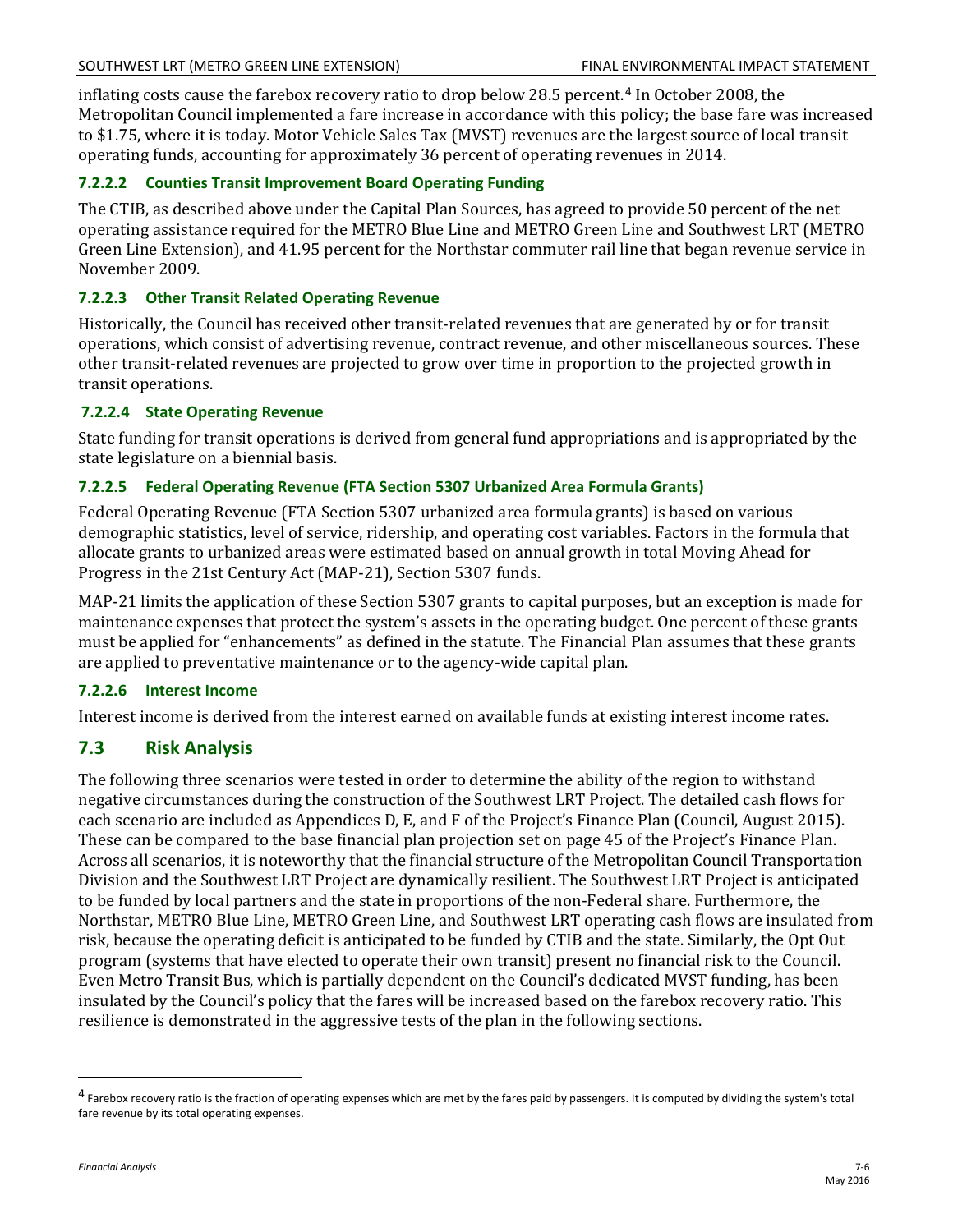### **7.3.1 Scenario 1: Higher Than Expected Operations Inflation**

This scenario tests the critical sector of Metro Transit's financial statements: its operating cash flows and reserves. Inflation of 3.5 percent per annum is applied to all operating expenses, instead of the 3.15 percent used in the project cost forecasts. As described above, the external funding for the Southwest LRT and the regional capital funding for the capital renewal and replacement program provide funding for these programs in case of cost increases; however, the Transportation Division's operating cash flows, particularly for the bus and Metropolitan Transit Services programs are more critical.

As stated previously, fare increases were assumed to be in 2017, 2019, 2021, 2024, 2028, and 2032. With the Operations Inflation Scenario, fare increases are assumed to be in 2017, 2019, 2021, 2023, 2026, 2030, and 2033. Furthermore, in the case of the transitway deficits, the state and CTIB operating assistance increase to exactly offset the increased deficit. However, we have assumed the MVST, federal section 5307 formula funds, and other operating revenue (primarily advertising and contract service) are not affected by the higher inflation. The final ending cash balance is reduced from \$792.64 million in the base case to \$540.97 million in this scenario.

Over the 21-year forecast period, total operating expenses increase by \$515.49 million. This is offset by \$184.80 million in passenger fares, state operating assistance of \$28.95 million, CTIB assistance of \$47.23 million, and local transitway assistance of \$2.84 million. At the end of 2035, the surplus generated by Operations is \$251.67 million lower than in the base case, but net revenues still exceed net expenses by \$540.97 million during the forecast period.

### **7.3.2 Scenario 2: Lower Than Expected MVST Receipts**

This scenario assumes that motor vehicle sales tax will be below the current forecast. The current forecast is for MVST receipts to grow at 4.90 percent per annum, and for this scenario that rate has been dropped to 3.75 percent. Southwest LRT, METRO Blue Line LRT, and METRO Green Line LRT have their operations funded through farebox, State Appropriations, CTIB, and Local Operations Assistance. Bus operations and Northstar are funded through a combination of farebox, State Appropriation, and MVST. The reduction in MVST would not have any offset from any of the other sources. This scenario does not assume any additional new sources of revenue.

Over the 21-year forecast period, MVST is reduced by \$494.32 million. At the end of 2035, the surplus generated by Operations is \$494.32 million lower than in the base case, but net revenues still exceed net expenses by \$178.13 million for the forecast period. The final ending cash balance is reduced from \$792.64 million to \$298.32 million.

#### **7.3.3 Scenario 3: Lower Than Expected Regional Property Tax Revenue**

This scenario tests the Regional Property Tax Revenue Transit Asset Program. The Council levies a regional property tax, which is dedicated to funding a debt financed capital program. The outstanding debt in the program is serially financed and current debt service requirements are met from the property tax revenues. The net proceeds from the debt program are dedicated to funding the transit infrastructure programs and are shown in the cash flow projections as Regional Bonding. The current forecast is for Regional Property Tax Revenue to grow at 3.3 percent per annum, and for this scenario that rate has been dropped to 2.3 percent. The reduction in Regional Property Tax Revenue would not have any offset from any other source of revenue and will only impact the Capital Sources of Funds for the other capital programs, including Bus, METRO Blue Line, METRO Green Line, and Northstar. This scenario does not assume any additional new sources of revenue.

Over the 21-year forecast period, total capital sources of funding from Regional Bonding are decreased by \$104.99 million and Interest on Capital Balances by \$5.99 million. At the end of 2035, the surplus generated by capital cash balances is \$110.98 million lower than in the base case, but net capital sources of revenues still exceed capital expenses with a final ending cash balance of \$359.33 million. This will allow the Council to maintain and improve their Capital Improvement Program. This includes capital investments to assure that fixed assets remain in a state of good repair, the fleet is replaced in accordance with the fleet